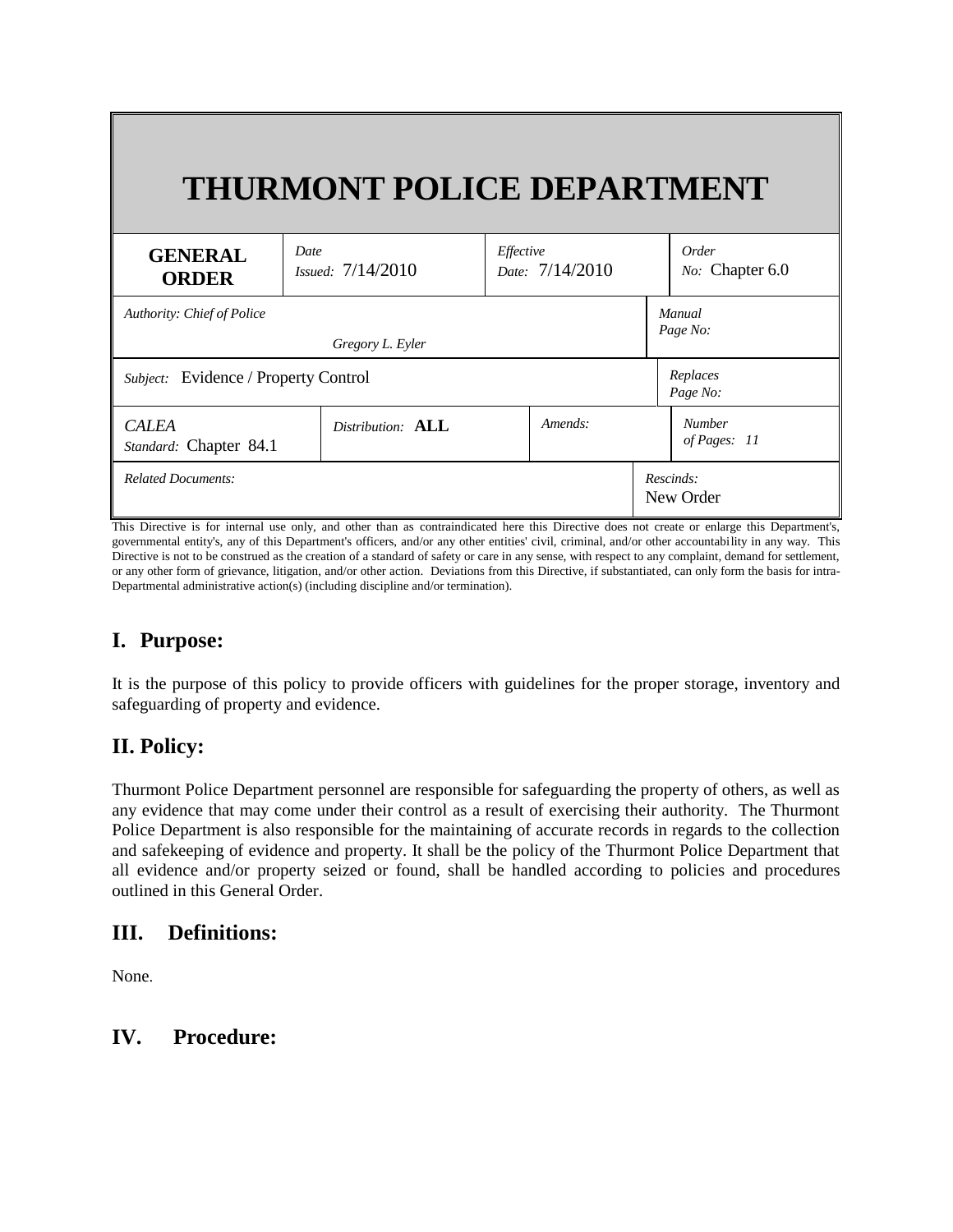| <b>Subject: Evidence/Property Control</b> | Page No: $2 \mid$ |
|-------------------------------------------|-------------------|
|-------------------------------------------|-------------------|

### **A. Evidence/Property Control**

It is the responsibility of the Thurmont Police Department to manage and control all evidence and property directed to this department for safekeeping. As part of this responsibility, accurate records shall be maintained. Evidence and property will be stored, released and disposed of according to policies and procedures outlined in this General Order.

It is the responsibility of the Evidence/Property Control Officer to manage and control all citizens' property in custody for evidentiary, recovered, found or safekeeping.

- 1. The officer taking custody of an item will complete an Evidence/Property Control Form (TPD Form 6.0B).
- 2. Any property submitted as evidence/property must be marked, tagged and properly packaged regardless of the circumstances of recovery in order to insure preservation of vital evidence and chain of custody in the event the item could be related to a serious incident. All property/evidence taken into the Thurmont Police Departments custody will be sealed in an approved envelope, bag or other container and will be marked with the incident number, property held number, officer's name and owners name, if known or applicable.
- 3. The officer taking custody of an item will deposit the item with the original yellow copy of the completed Evidence/Property Control Form (TPD Form 6.0B), (attached to the outside of the sealed bag, package, container, etc.), in the Temporary Evidence Storage Locker as soon as possible and no later than the end of their shift. No evidence or property may be retained in an officers' vehicle, desk or any other location other than the approved evidence storage areas or lockers past the end of the officer's shift. The Evidence/Property Control Officer will remove the items from the Temporary Evidence Storage Locker in a timely manner and secure them in the Evidence /Property Storage Room. The Evidence/Property Control Officer will log the item(s) into the Master Evidence/Property Room Ledger.
	- a. C.D.S. and related items will be sealed in a clear plastic envelope of a type and size approved by the Maryland State Police Crime Laboratory. The plastic envelope will be heat-sealed and an identifying label affixed to the upper right corner next to the heat seal. Accompanying the item must also be the Maryland State Police Crime Lab Examination Request Form 67A.
	- b. A Maryland State Police Crime Lab Examination Request Form 67 must accompany non-CDS items being submitted to a Maryland State Police Crime Laboratory for examination.
	- c. All currency submitted to the Evidence/Property Room will be sealed in a package, properly marked and tagged. The tag must identify the amount of money and bear the signature of the submitting employee and supervisor verifying the count. An Evidence/Property Report Form (TPD Form 6.0B) will accompany all money submitted to the Evidence/Property room.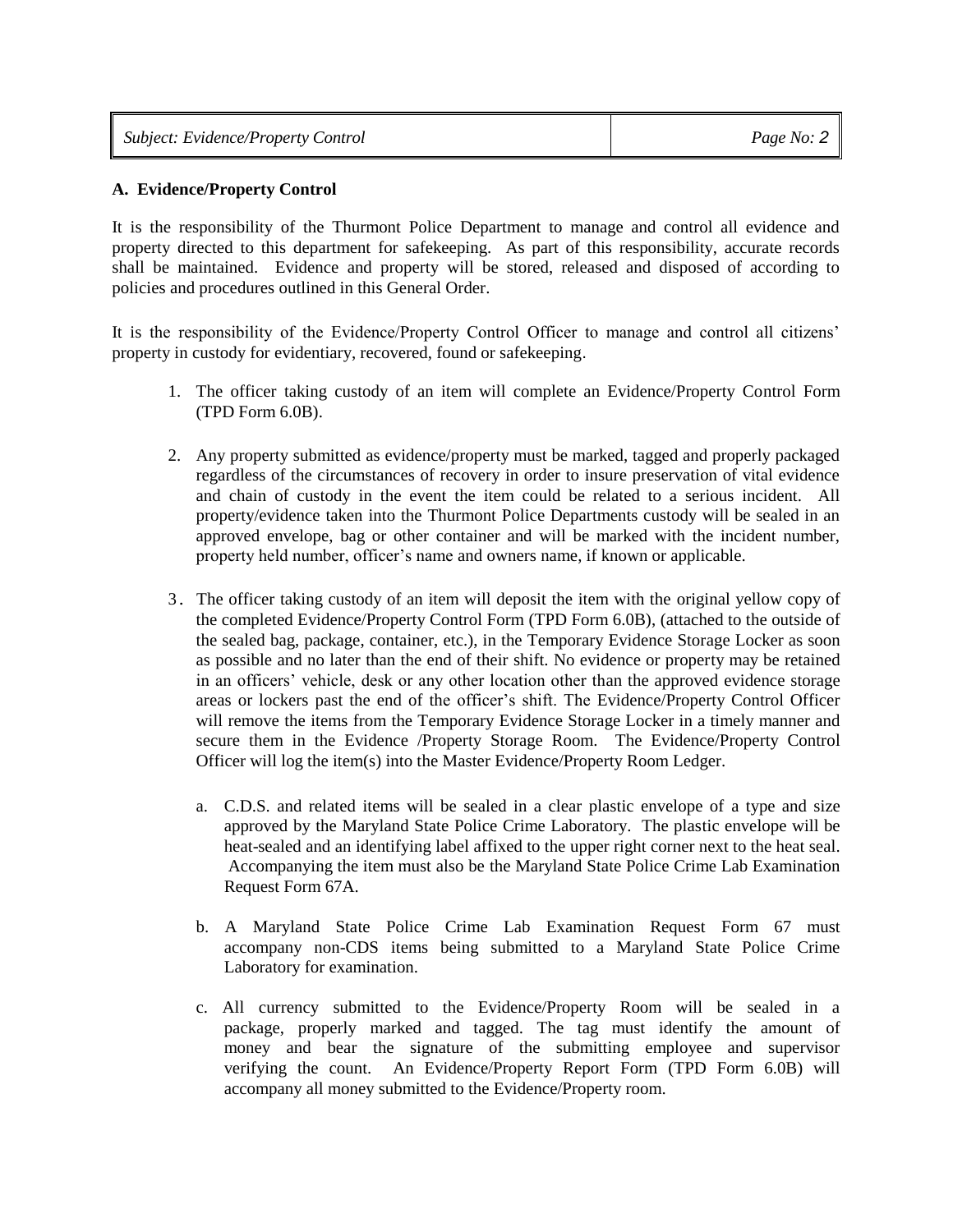| <b>Subject: Evidence/Property Control</b> | Page No: $3$ |
|-------------------------------------------|--------------|
|-------------------------------------------|--------------|

- d. Currency not properly packaged or tagged will not be accepted into the custody of the Evidence/Property room. A Patrol Supervisor will be notified to correct any problems with packaging or labeling of money.
- e. Seized currency submitted to the Evidence/Property Room once logged in will be placed into a designated bank for safekeeping.
- f. The Evidence/Property Control officer will not open the sealed package to verify the content or amount.
- g. The Evidence/Property Room will not retain food items. Seized food items will be documented with photographs and disposed of properly.
- h. The Evidence/Property Room will not accept loaded firearms. It is the responsibility of the submitting officer to unload the firearm.
- 4. A photo copy of the Evidence/Property Control Form (TPD Form 6.0B) will be submitted to the Thurmont Police Department Records Section within the case file. In the case of found or recovered property where no other incident report exists, the officer taking custody of the item will complete an incident report detailing the circumstances by which the property came into the Police Department's custody and detailed description of each item recovered. All attempts to contact the owner of the property will be documented within supplement reports.
- 5. Proper submission, documentation, labeling and packaging of evidence/property are the responsibilities of the submitting officer. The submitting officer must follow guidelines required by the Thurmont Police Department Evidence Manual.
- 6. Whenever an item is removed from the Evidence/Property Room, (court, lab, investigative purposes, return to owner, etc.), the Evidence/Property Control Officer will record the date, time and the item's destination in the Thurmont Police Department Installation Property Log. The date, time, location and officer taking custody of the item/s will be also be recorded on any and all accompanying Evidence/Property Control Form (TPD Form 6.0B) or MSP Form 67 or 67A. The officer receiving the property will inventory each item to ensure that it matches the Evidence/Property Control Form (TPD Form 6.0B). The original yellow copy of the Evidence/Property Report Form will remain with the item/s, a second photo copy will remain in the Property Out file until the item is disposed of or returned. All property not released to its owner will be returned to the Evidence/Property Room immediately.
- 7. If Evidence items are held in the custody of the States Attorneys Office or the Clerk of the Court, it will be so noted on the Chain of Custody. The officer who signed the item out of evidence/property will notify the Evidence/Property Control Officer so the location of the item can be recorded in the Master Property Room Ledger.
- 8. Evidence will be returned to the Evidence/Property Room or Temporary Evidence/Storage Lockers immediately after court or legal proceedings. The Evidence/Property Control Officer will record the date and time the evidence was returned in the Thurmont Police Department Installation Log.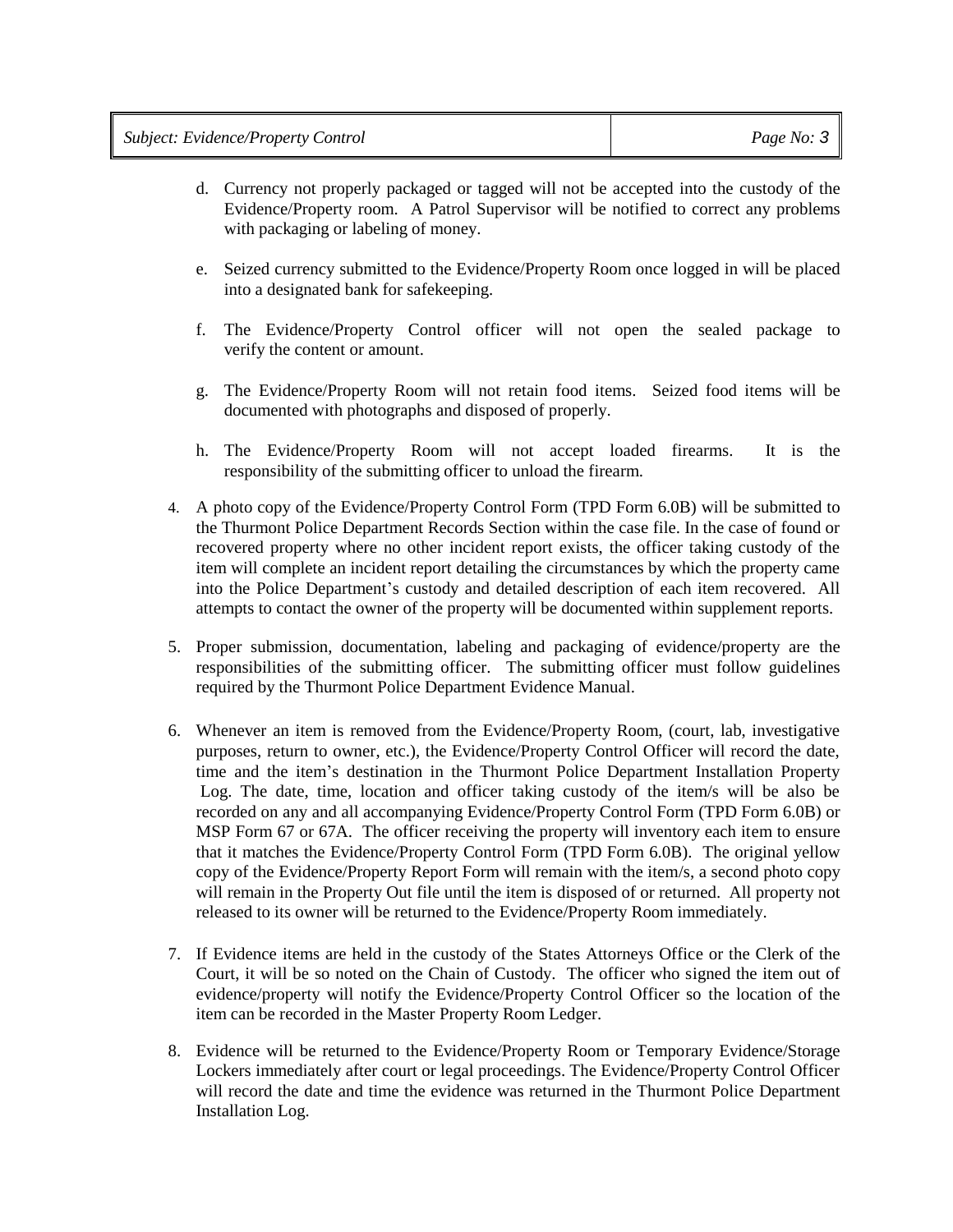9. The Evidence/Property Control Officer will be responsible for making arrangements for the submittal and retrieval of evidence from the labs.

### **B. Evidence/Property Storage Areas**

- 1. All property stored at the Thurmont Police Department will be within a designated Evidence/Property Storage area. The secured areas of the Evidence/Property room (any area in which in-custody and evidentiary property are stored) will be locked and only accessible by the Evidence/Property Control Officer or Chief of Police. No unauthorized persons are allowed in any secured areas of the Evidence/Property Room without the Evidence/Property Control Officer or Chief of Police or his designee physically present.
- 2. Evidence/Property Storage Areas will be locked when not attended by the Evidence/Property Control Officer or other authorized personnel.
- 3. A secure storage lot for vehicles and items too large for the Evidence/Property Room will be maintained and secured. Access to these areas will be limited to the Evidence/Property Control Officer, Chief of Police, other supervisors and authorized personnel.

#### **C. 24 Hour Submission of Evidence/Property**

1. Officers submitting evidence and/or property to be stored in the Evidence/Property Room will properly package and label the evidence and/or property, complete the required Evidence/Property Report Form (TPD Form 6.0B) and/or applicable Maryland State Police Laboratory Request Examination Forms and deposit the item/s in the Temporary Evidence Storage Locker. The locker is available at all times. If the item is too large for the Temporary Evidence Storage Locker or if the locker is full, then evidence/property will be placed and secured in the oversized evidence/property storage lockers. If the evidence/property is too large for any of the storage lockers, then the submitting officer will contact the Evidence/Property Control Officer or the Chief of Police or his designee to make arrangements for the storage of the item(s).

#### **D. Access to Evidence/Property Storage Areas/Rooms**

1. The Evidence/Property Control Officer and the Chief of Police or his designee will be the only personnel authorized to have keys to the Evidence/Property Storage Areas. The Evidence/Property Control Officer and the Chief of Police will be the only Thurmont Police Department personnel authorized to escort non-office and unauthorized office person(s) into the secured areas. Person(s) permitted access must be physically accompanied and observed at all times by the Evidence/Property Control Officer or Chief of Police. All Evidence/Property Storage Areas will be locked when not attended by the Evidence/Property Control Officer or Chief of Police, or his designee.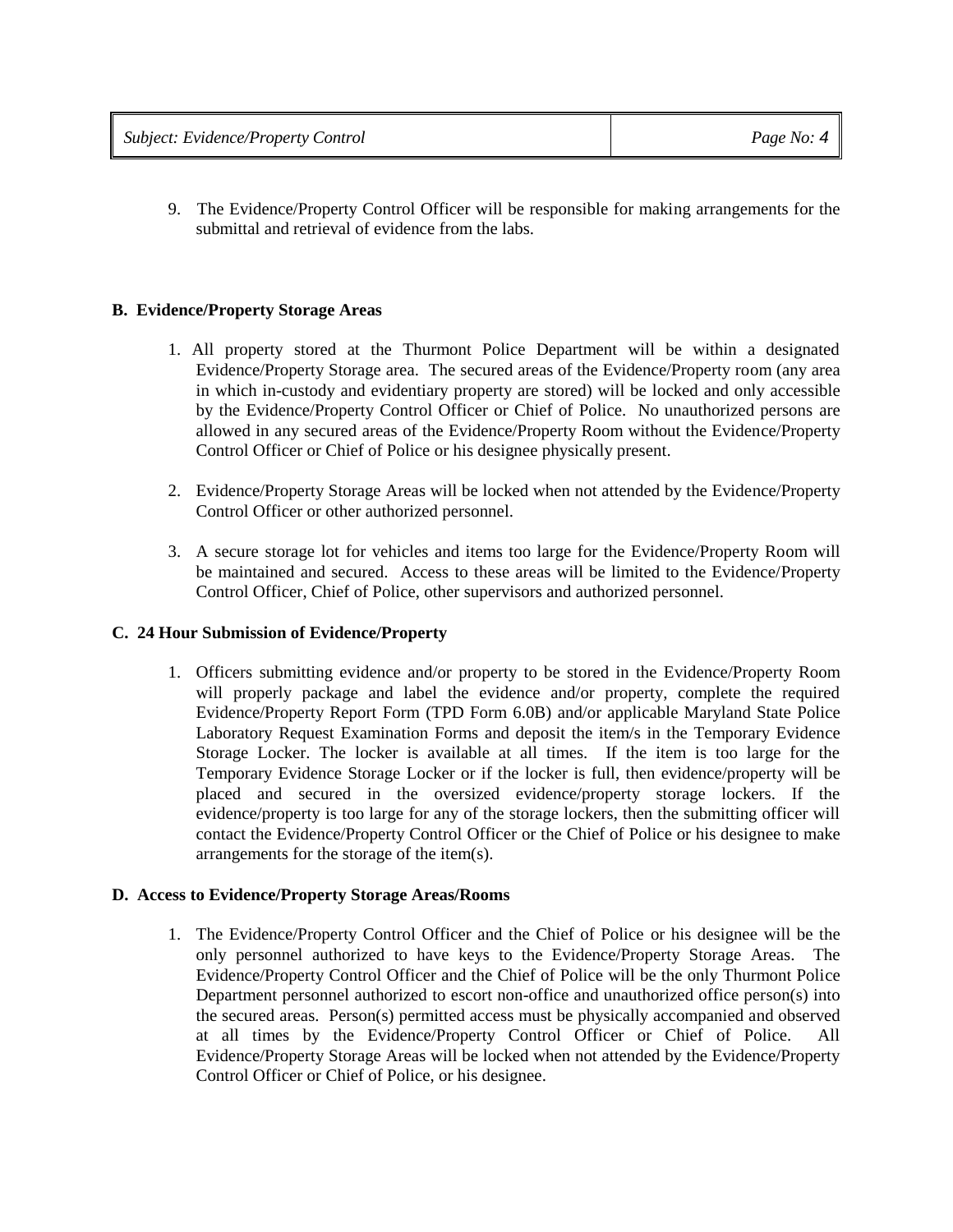| <b>Subject: Evidence/Property Control</b> | Page No: $5$ |
|-------------------------------------------|--------------|
|-------------------------------------------|--------------|

2. The Evidence/Property Control Officer and Chief of Police will be the only personnel with access to the secured areas of the Evidence/Property Storage Room and the Temporary Evidence/Storage Locker.

#### **E. Evidence/Property Section Records**

- 1. The Evidence/Property Control Officer is responsible for the control and documentation of all property and evidence received and stored in the Evidence/Property Room. The Evidence/Property Control Officer will log all property coming into the custody of the Evidence/Property Room as soon as possible. The Evidence/Property Control Officer will maintain detailed records, to include status, of all items in his/her control. The records will include a description of the item, the owners name (if known), date of receipt, Incident Report number and the submitting officers name.
- 2. Items of evidence and property under the control of the Evidence/Property Control Officer will be recorded in two ways. Each item will be listed on an Evidence/Property Control Form (TPD Form 6.0B) and each item will be recorded in the Thurmont Police Department Installation Property Log.
- 3. A photocopy of the Evidence/Property Control Form (TPD Form 6.0B) will be filed with the main incident report with the Records Section. The original (yellow) copy will be filed in the Evidence/Property Storage Room and remain with the item.
- 4. When an item is released or destroyed, the status will be noted in the Thurmont Police Department Installation Property Log and the Evidence/Property Control Form (TPD Form 6.0B) will be removed from the inventory file. The Master Property Room Ledger will reflect the status (Open, Released, Destroyed or Closed) of all Property/Evidence Control Forms (TPD Form 6.0B), where the item(s) are located and if they have been sent to any laboratory for analysis.
- 5. The Evidence/Property Control Officer or officer who has signed out an item may release an item to it's rightful owner, or if the owner is deceased, incarcerated or otherwise incapacitated to the family of the owner, if the item is legal to possess and is of no further evidentiary value.
- 6. The owner or person to whom the item is being released will provide proof of ownership and/or have a police report on file identifying the item as stolen from them. The person accepting the property will provide photo identification and will sign the Evidence/Property Control Form (TPD Form 6.0B) next to each item being released to them and sign in the Chain of Custody area showing they took possession of the item/s. The signed Evidence/Property Report Form (TPD Form 6.0B) will then be returned to the Evidence/Property Control Officer.

#### **F. Periodic Inspections**

1. Semi-annually, the Chief of Police or a designee will conduct unannounced inspections to determine adherence to procedures used for the control of property, to ensure that all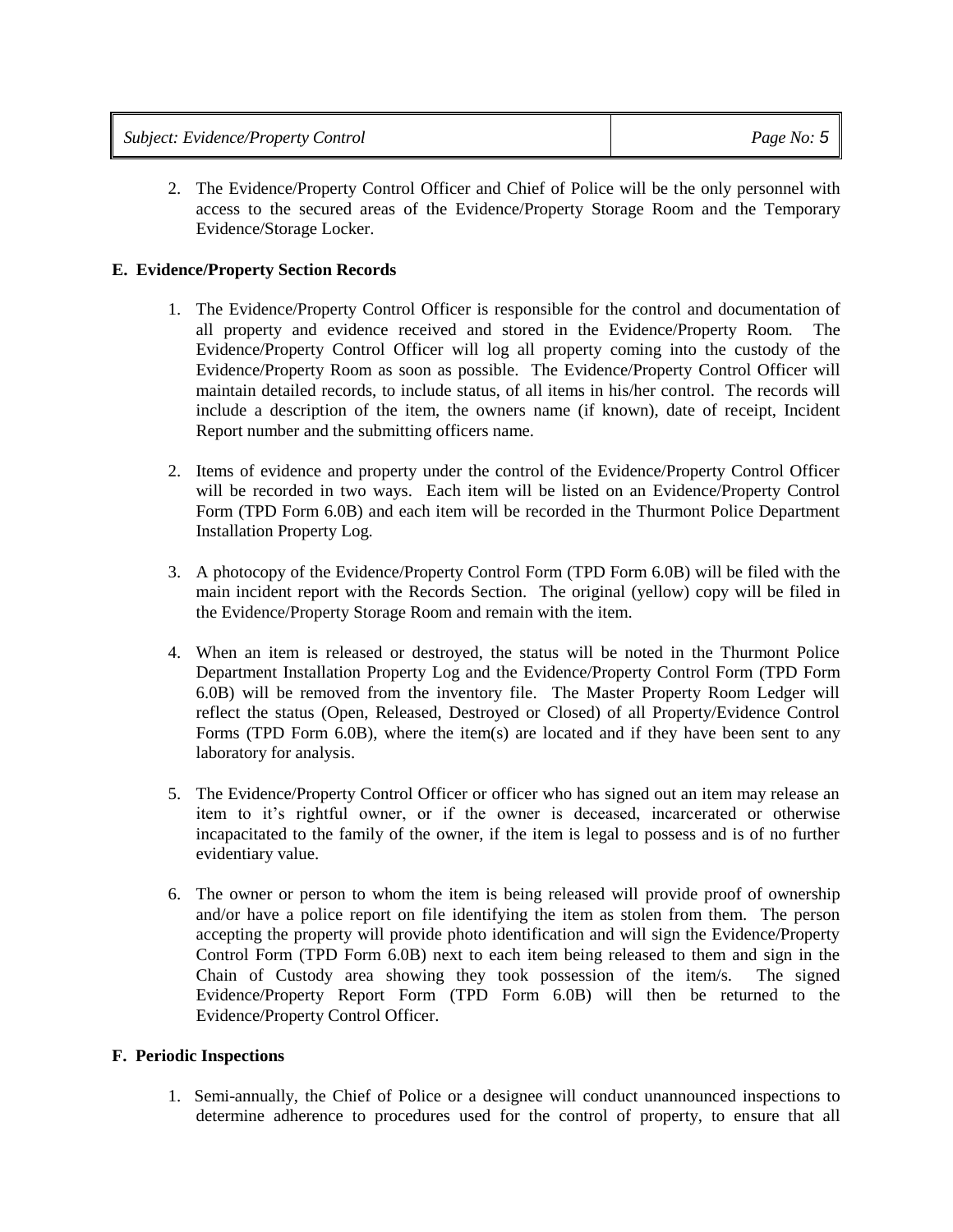| <b>Subject: Evidence/Property Control</b> | Page No: $6$ |
|-------------------------------------------|--------------|
|-------------------------------------------|--------------|

locking devices are in good repair, the storage areas are maintained, orderly and clean and that all ledgers, files and records are up to date and accurate. These inspections will be documented on the Thurmont Police Department Inspection Form.

- 2. Whenever a new Evidence/Property Control Officer is appointed, an inventory will be conducted. The newly appointed custodian and the Chief of Police or their designee will perform this inventory jointly.
- 3. The Chief of Police may appoint an officer of supervisory rank who has not been associated with the evidence control function for at least two years, to monitor the inventory.
- 4. A Thurmont Police Department Inspection Form 6.0A will be completed and signed by both parties conducting the inspection and forwarded to the Chief of Police through the chain of command for his review.
- 5. If any problems or discrepancies are found, action will be taken to correct the problem immediately and the Thurmont Police Department Inspection Form will be forwarded to the Chief of Police through the Chain of Command.
- 6. An annual audit of property and evidence held by the Thurmont Police Department will be conducted by a supervisor chosen by the Chief of Police, not directly connected with the control of the property.
- 7. The audit will be of at least 10 items of evidence and property. At least 10% should be examined from each classification and no more than 25% of the audit should be from any single classification.
- 8. The results of the audit will be reported on the Thurmont Police Department Inspection Form 6.0A and forwarded to the Chief of Police through the Chain of Command.
- 9. A copy of all audits, inspections and inventories will be maintained on file with the Chief of Police and Evidence/Property Control Officer.

#### **G. Final Disposition of Evidence/Property**

- 1. The Thurmont Police Department will make every effort to return items of evidence/property that is legal to possess to it's rightful owner, or if the owner is deceased, incarcerated or otherwise incapacitated to the family of the owner. Other property will be disposed of in a manner which best serves the interest of the public.
- 2. Thurmont Police Department employees coming into possession of other person's property will immediately enter the item onto evidence/property and within three (3) days make reasonable efforts to notify the owner of the status of his/her property.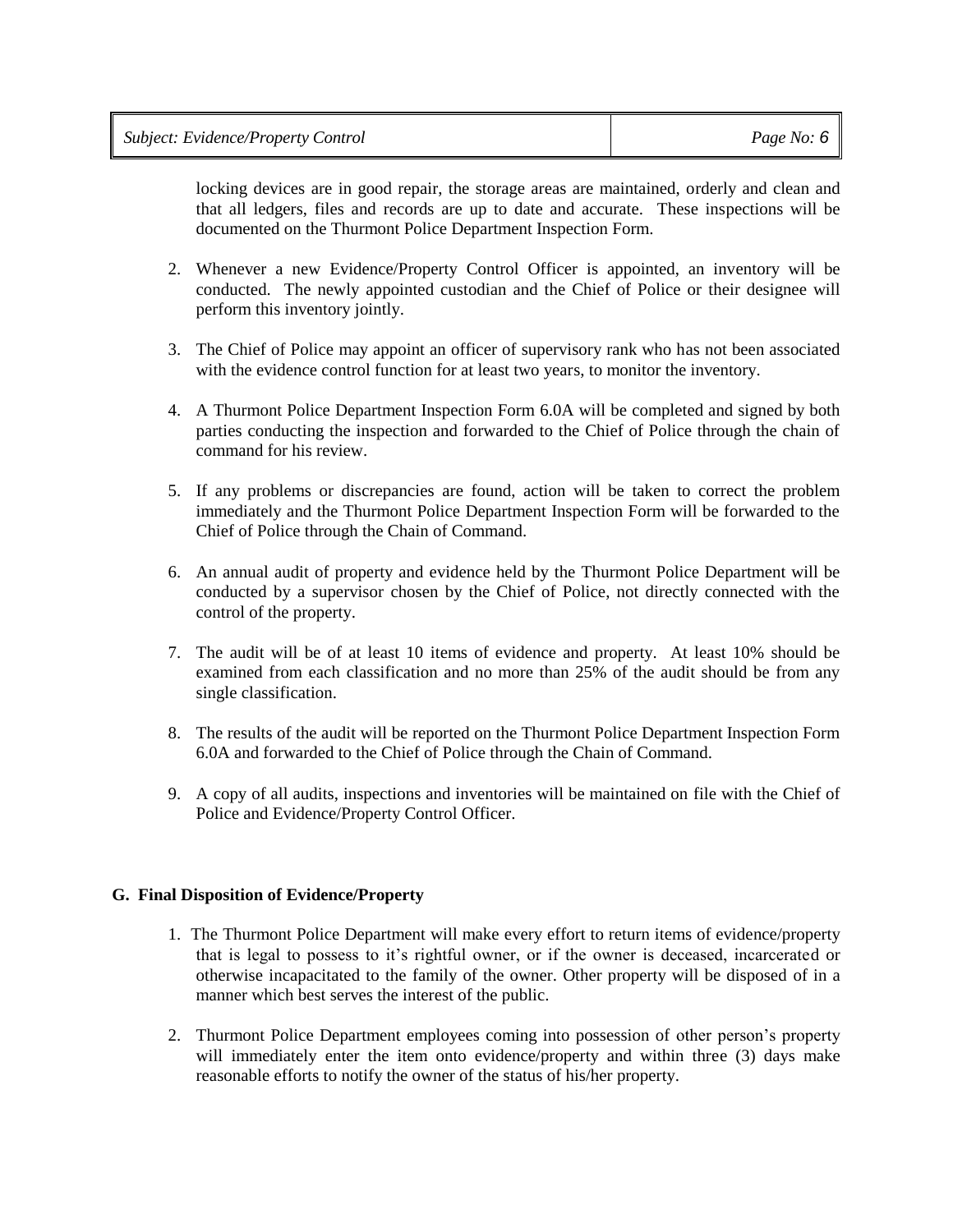- 3. Non-evidentiary property will be packaged separately and listed on different Evidence/Property Control Forms from items of evidence.
	- a. Items having no evidentiary value will be returned to the owner or owners' family as appropriate.
	- b. When a non-evidentiary item is held for ninety days without contact from the owner, the last known owner will be notified by Certified Letter and advised to pick up the item within thirty-one (31) calendar days. If no owner is known, the citizen who delivered the item to the police department may be notified and take possession of the item, if legal to possess and not a firearm. When Thurmont Police Department personnel have found the property, this option is not available.
	- c. After attempts to notify the owner or related citizens have failed, the items will be converted to government use, sold, destroyed or otherwise disposed.
	- d. The sale of the property will conform to the Annotated Code of Maryland, Courts and judicial Proceedings Article, Section 2-311, with the approval of the Chief of Police or his designee.
- 4. Property being held for evidentiary purposes that is legal to possess and the proper owner can be identified may be released to the owner prior to trial after the item(s) are photographed and approved for release by the State's Attorney's Office. The photographs will then be entered into the case file.
- 5. After a case has been adjudicated, related evidence will be held for a period of twelve months to allow for appeal. Unless the department has been advised in writing by the States Attorneys Office that the case has been appealed, the items will then be disposed of after the initial twelve-month holding period. All evidence related to a serious crime must be held to its entirety until the appeal process is completed.
- 6. Items of evidence which have not been adjudicated but where no active investigation is underway will be disposed of after being held based on the statute of limitations for charges.
- 7. Items of evidence or property that is legal to possess, other than firearms and whose owners cannot be contacted or who have not responded to contact may be disposed of at a public auction. Items sold at auction will be inventoried by original incident number and property held number. Proceeds from items that were received as a result of a drug investigation will be forwarded to the Town Account.
- 8. Auctions will be conducted by a bonded auctioneer.
- 9. Notice of Auctions will be published for two weeks prior to the auction in a newspaper of general circulation in Frederick County, Maryland.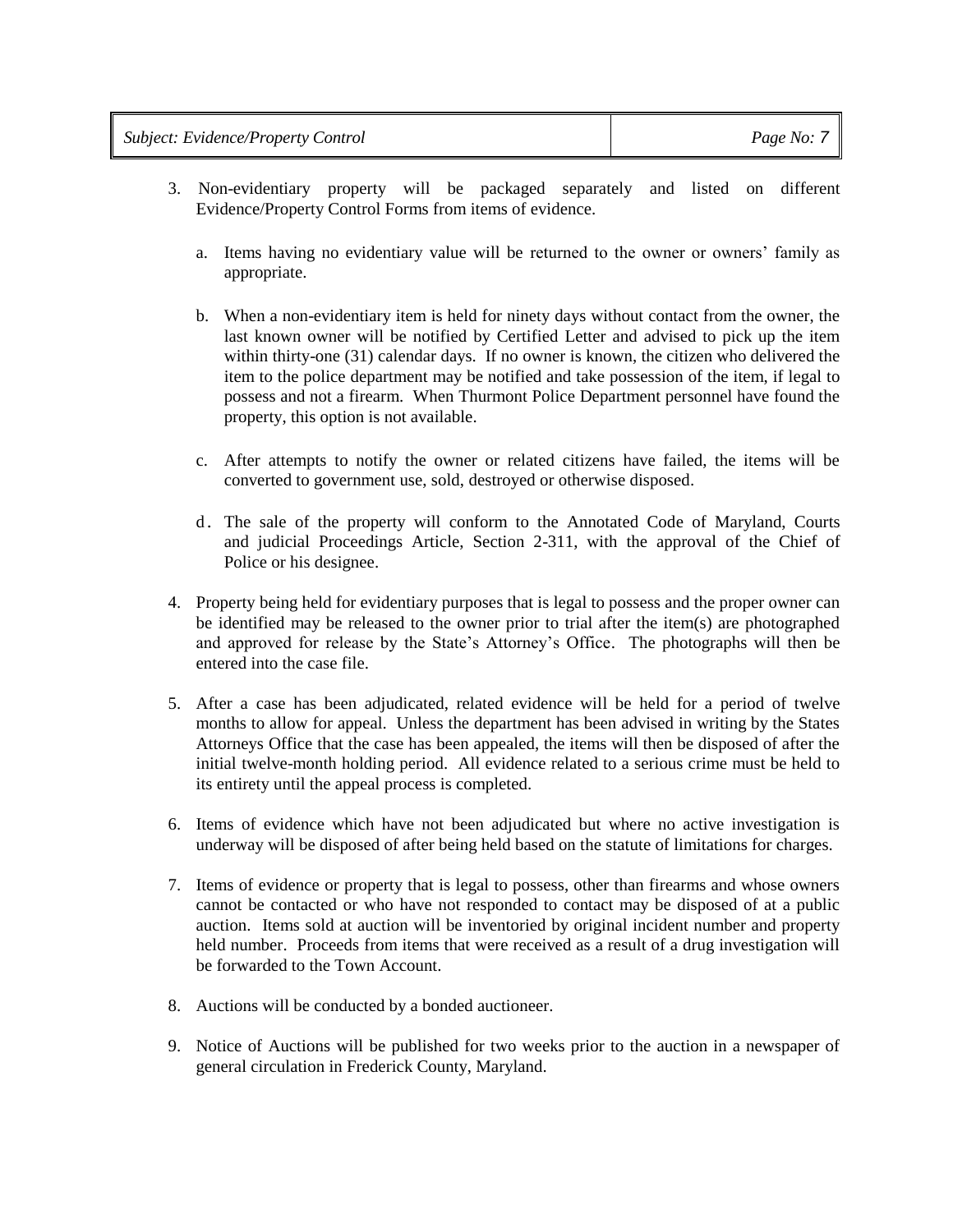- 10. C.D.S. or other items that are at face value illegal to possess and are not of use to the Thurmont Police Department, will be destroyed by incineration, shredding or other appropriate means.
- 11. CDS and contraband items shall be destroyed; however small amounts of CDS, when authorized by the Chief of Police may be converted for educational purposes, K-9 training or investigative purposes.
- 12. In cases where a firearm or other deadly weapon is recovered during the arrest of a suspect, the firearm or deadly weapon shall be held until the case has been adjudicated. After adjudication, firearms and other deadly weapons that are legal to possess will be returned to their rightful owner or owner's family if appropriate and the weapon is not needed for appeal. The Request for Return of Firearm Form must be submitted prior to the release of any firearms or deadly weapons.
- 13. Firearms will only be released after an investigation has been conducted to verify that the requestor is the owner and has legal claim to the firearm. The requestor must be able to legally possess a firearm. Firearms may not be released if the owner (or person attempting to obtain the weapon) does not pass the Investigative Background conducted by the Evidence/Property Control Officer and is ultimately denied to receive the firearms by the Chief of Police. Forms to be utilized and completed by the investigator are attached to this policy. (Request To Return Firearms / Request To Return Firearms Investigative Worksheet / Return of Firearms Notice)
- 14. Handguns and ammunition carried in violation of Maryland Criminal Law Article 4-204 will be automatically forfeited to the Thurmont Police Department unless an investigation reveals that the rightful owner had no knowledge that the weapon was carried in violation of the law, (Maryland Criminal Law Article 2-203).
- 15. In accordance with existing local, state and federal laws, the Chief of Police or a designee will conduct a review of all firearm cases. If it is determined after a review that the firearm should be forfeited to the State, the owner shall be notified at their last known address by certified mail. Within thirty (30) days following notification, they may petition the District Court for disposition of the firearm.
- 16. If a timely response is not received for review, a petition to the court is effected or an order for release is not issued, the firearm shall be forfeited to the State without further proceedings and shall be become the property of the Thurmont Police Department.
- 17. Firearms forfeited or abandoned to the department that are legal to possess may be either sold to a federally and state licensed firearms dealer or retained by the department for internal use. Firearms that become the property of the department will immediately be transferred to the Armory. The Armory Officer will make a determination of the suitability of the weapon for departmental use. If the Armory Officer determines the weapon is: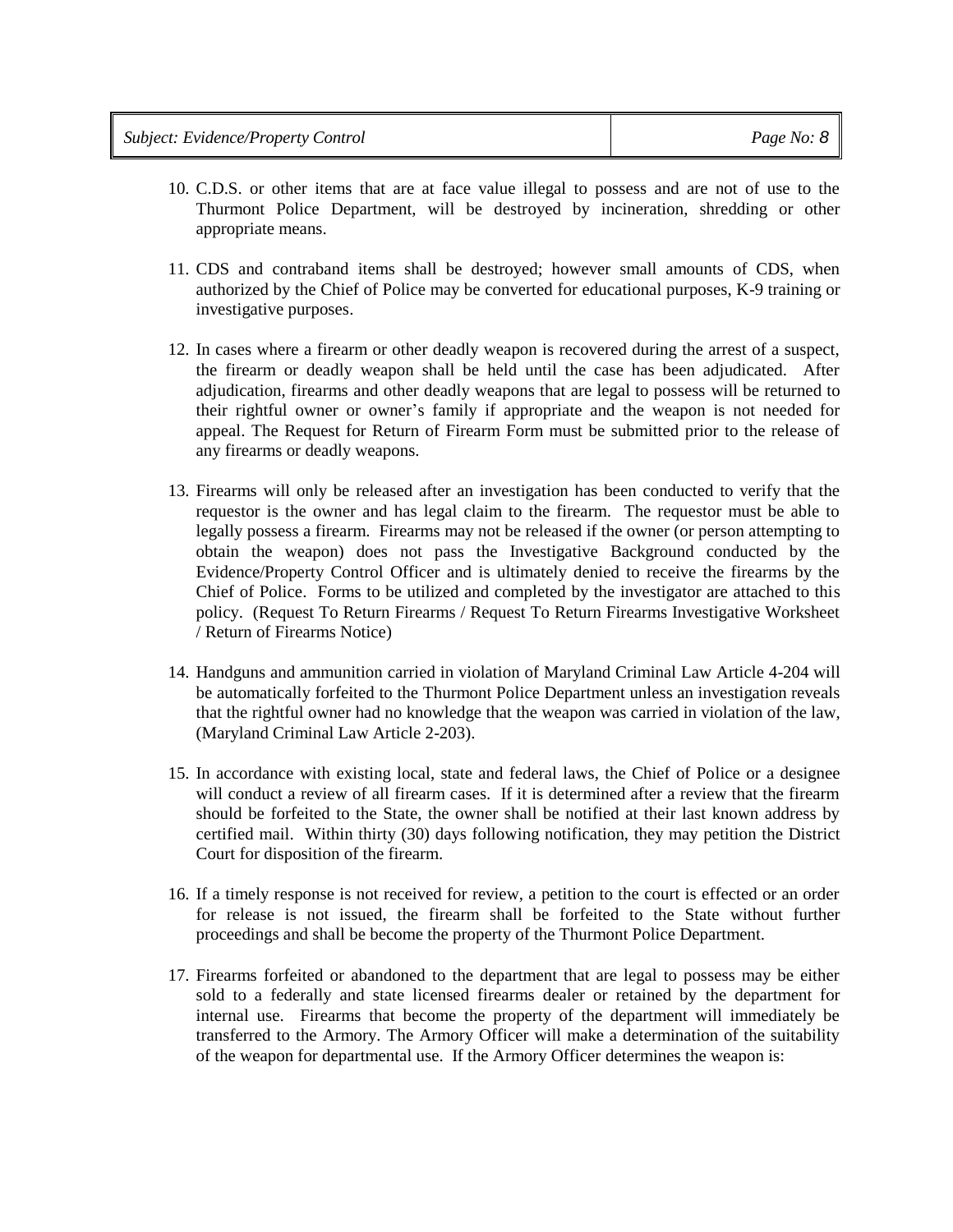| <b>Subject: Evidence/Property Control</b> | Page No: $9$ |
|-------------------------------------------|--------------|
|-------------------------------------------|--------------|

- a. Appropriate for departmental use, the weapon will be placed in inventory and the Evidence/Property Control Officer will be notified in writing of the weapon identification and provided a copy of the forfeiture order, if applicable.
- b. When a weapon is determined to be suitable for use by the department, the Chief of Police will complete all necessary forms for placing the weapon into inventory and with the Chief of Polices' signature of approval, will add the weapon to the Thurmont Police Departments inventory.
- c. Unsuitable for use, then the weapon will be held in the Armory pending sale or disposal and the Evidence/Property Control Officer will be notified in writing of the disposition.
- d. When a weapon is determined to be unsuitable for addition to the Thurmont Police Department inventory, the Chief of Police will notify the Evidence/Property Control Officer to place the weapon in the master listing of saleable/disposable weapons.
- 18. If a firearm or other deadly weapon cannot be released to the owner and other dispositions are not met, the weapon will be disposed of in accordance with Maryland Law.
- 19. Items to be destroyed will remain sealed and marked with its Incident Report Number. The preferred method of destruction is incineration. All items destroyed will be logged on an Evidence/Property Control Inventory Destruction Report. The Chief of Police, or other member of the supervisory staff and the Evidence/Property Control Officer will witness the destruction of the evidence. They will then complete and sign the report. The original will be filed with the Evidence Unit.
- 20. Items may be removed from the regular property inventory after adjudication and entered into the departments Permanent Collection/Display and training purposes. The collection contains items of public or office interest and/or items relating to cases with indefinite appeals (death penalty, life or near life incarceration, etc.).
- 21. The Permanent Collection will be secured within the Evidence/Property Storage Area(s). The items will be inventoried each year in conjunction with the regular annual inventory.
- 22. At no time will any member of the department convert any item of evidence or property to their personal use.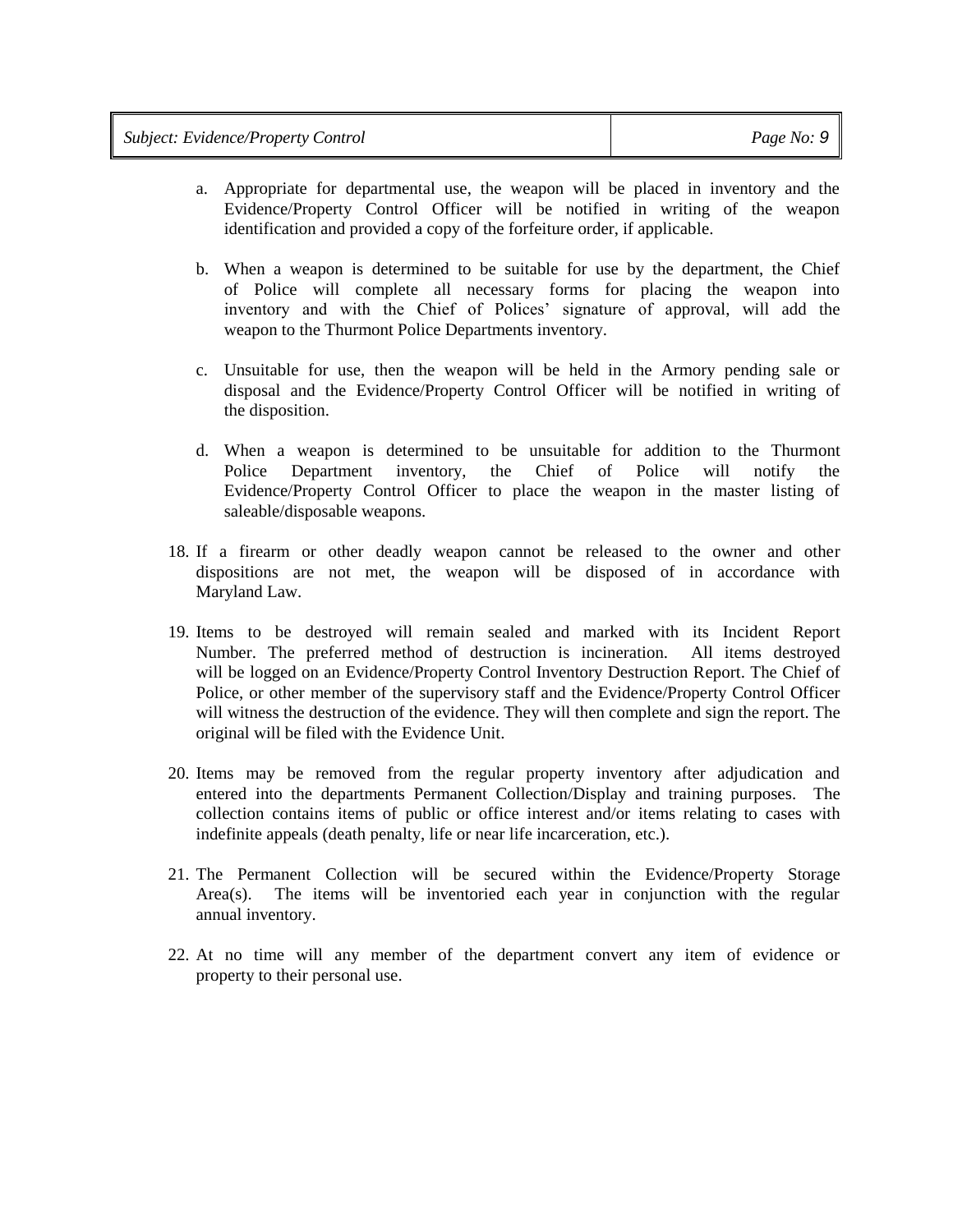| <b>Subject: Evidence/Property Control</b> | Page No: $10$ |
|-------------------------------------------|---------------|
|-------------------------------------------|---------------|

#### **H. Submission of Controlled Dangerous Substances**

- 1. Controlled Dangerous Substances (C.D.S.) include all legal and illegal drugs, narcotics, paraphernalia and non-commercially manufactured alcohol. Legal tobacco and commercial alcoholic beverages are not considered C.D.S. for this section.
- 2. Items of C.D.S. will be logged on separate Evidence/Property Report Forms and packaged in separate containers from non-C.D.S. related items.
- 3. CDS items will be sealed in a clear plastic envelope of a type and size approved by the Maryland State Police Crime Laboratory. The plastic envelope will be heat-sealed and a Maryland State Police Evidence Label will be affixed to the upper right corner next to the heat seal. The heat seal must be initialed by the submitting officer. After the item has been sealed it will not be opened except for laboratory analysis.
- 4. Should it be discovered that a seal or container is broken, the Evidence/Property Control Officer will notify the Chief of Police and the item will be inspected, counted, inventoried, repackaged and sealed. This will be noted on the chain of custody. If any items are discovered missing, the Chief of police will institute an investigation and a full report will be forwarded to the Chief of Police through the chain of command.
- 5. Items of C.D.S. requiring laboratory analysis will be sealed in separate containers from items not requiring laboratory analysis.
- 6. CDS items being submitted to a Maryland State Police Crime Laboratory must be accompanied by a completed MSP Form 67A.
- 7. The Evidence/Property Control Officer or a designee will be responsible for the submittal and retrieval of evidence to a Maryland State Police Crime Laboratory.

#### **I. Hazardous Materials**

- 1. With the exception of small quantities of biologically contaminated materials needed for evidentiary purposes, such as clothes, DNA samples, blood samples, etc., the Evidence/Property Room will not accept any biologically or chemically hazardous or contaminated material. When an officer encounters such a material, it must be disposed of in a manner consistent with O.S.H.A. and the Maryland Department of Energy guidelines. The Frederick County Division of Fire and rescue and the Maryland Department of the Environment should be contacted immediately.
- 2. Small items of biologically hazardous or contaminated material may be collected and submitted for evidentiary purposes. All items containing biologically hazardous materials must be packaged according to Maryland State Police Crime Laboratory guidelines and clearly marked with a Biohazard sticker affixed to the packaging.
- 3. At no time will explosives, fireworks or large quantities of ammunition be submitted or stored in the Evidence/Property Room.